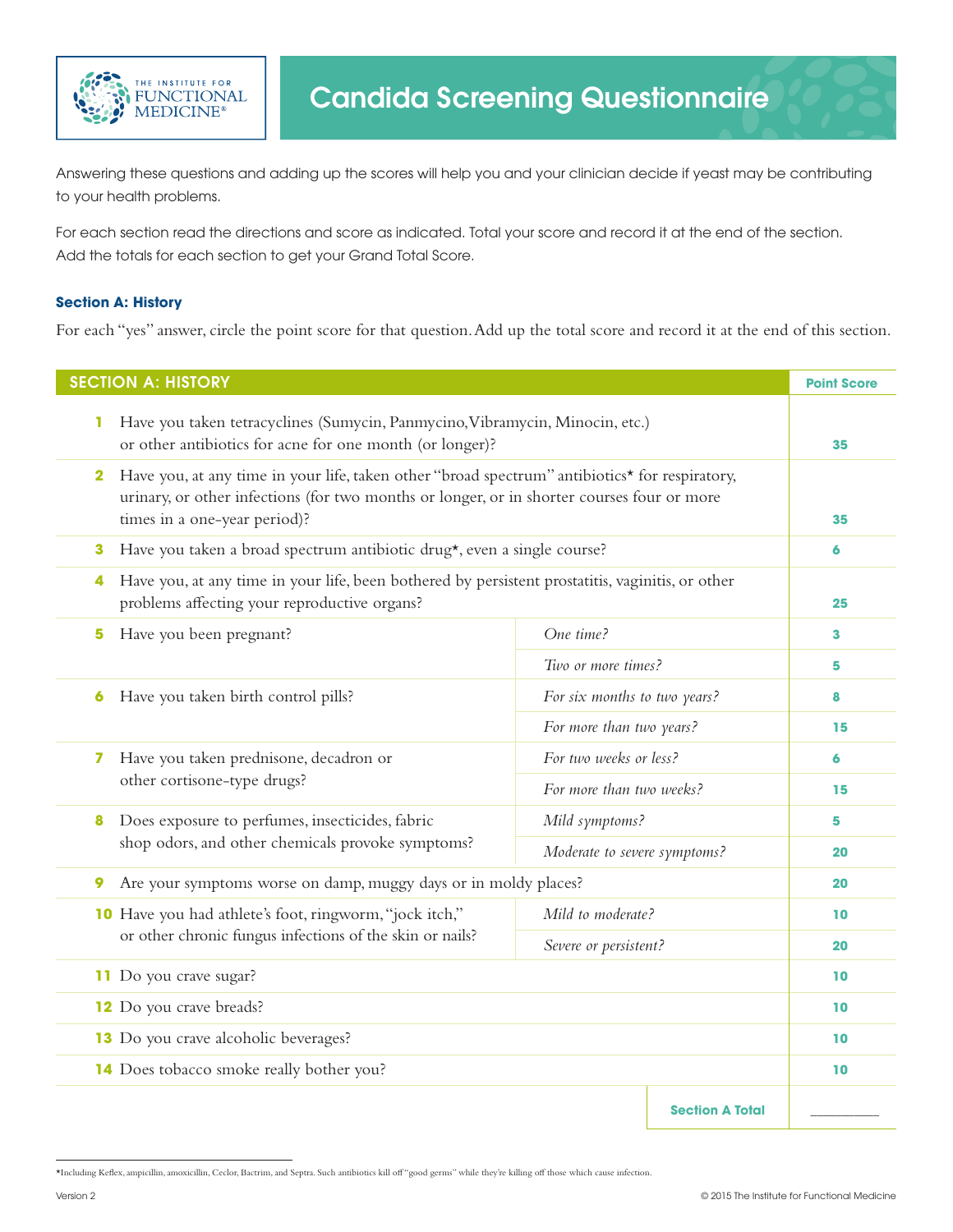## **Section B: Major Symptoms**

For each of your symptoms, circle the appropriate figure in the point score column. Add up the total score and record it at the end of this section.

| <b>SECTION B: MAJOR SYMPTOMS</b>                      |                           | <b>Point Score</b>                       |                                                        |
|-------------------------------------------------------|---------------------------|------------------------------------------|--------------------------------------------------------|
|                                                       | Occasional<br>and/or Mild | Frequent and/<br>or Moderately<br>Severe | Very Frequent<br>and/or Very<br>Severe or<br>Disabling |
| Fatigue or lethargy<br>1                              | 3                         | 6                                        | 9                                                      |
| Feeling of being "drained"<br>2                       | 3                         | 6                                        | 9                                                      |
| Poor memory<br>3                                      | 3                         | 6                                        | 9                                                      |
| Depression<br>4                                       | 3                         | 6                                        | 9                                                      |
| Feeling "spacey" or "unreal"<br>5                     | 3                         | 6                                        | 9                                                      |
| Inability to make decisions<br>6                      | 3                         | 6                                        | 9                                                      |
| Numbness, burning, or tingling<br>7                   | 3                         | 9<br>6                                   |                                                        |
| Muscle aches or weakness<br>8                         | 3                         | 6                                        | 9                                                      |
| Pain and/or swelling in joints<br>9                   | 3                         | 6                                        | 9                                                      |
| <b>10</b> Abdominal pain                              | 3                         | 6                                        | 9                                                      |
| 11 Constipation                                       | 3                         | 6                                        | 9                                                      |
| 12 Diarrhea                                           | 3                         | 6                                        | 9                                                      |
| 13 Bloating, belching, or intestinal gas              | 3<br>6                    |                                          | 9                                                      |
| 14 Troublesome vaginal burning, itching, or discharge | 3                         | 6                                        | 9                                                      |
| 15 Persistent vaginal burning or itching<br>3<br>6    |                           |                                          | 9                                                      |
| <b>16</b> Prostatitis                                 | 3                         | 6                                        | 9                                                      |
| <b>17</b> Impotence<br>3                              |                           | 6                                        | 9                                                      |
| <b>18</b> Loss of sexual desire or feeling            | 3                         | 6                                        | 9                                                      |
| 19 Endometriosis or infertility                       | 3                         | 6                                        | 9                                                      |
| 20 Cramps and/or other menstrual irregularities       | 3                         | 6                                        | 9                                                      |
| 21 Premenstrual tension                               | 3                         | 6                                        | 9                                                      |
| 22 Attacks of anxiety or crying                       | 3                         | 6                                        | 9                                                      |
| 23 Cold hands or feet and/or chilliness               | 3                         | 6                                        | 9                                                      |
| 24 Shaking or irritable when hungry                   | 3                         | 6                                        | 9                                                      |
|                                                       |                           | <b>Section B Total</b>                   |                                                        |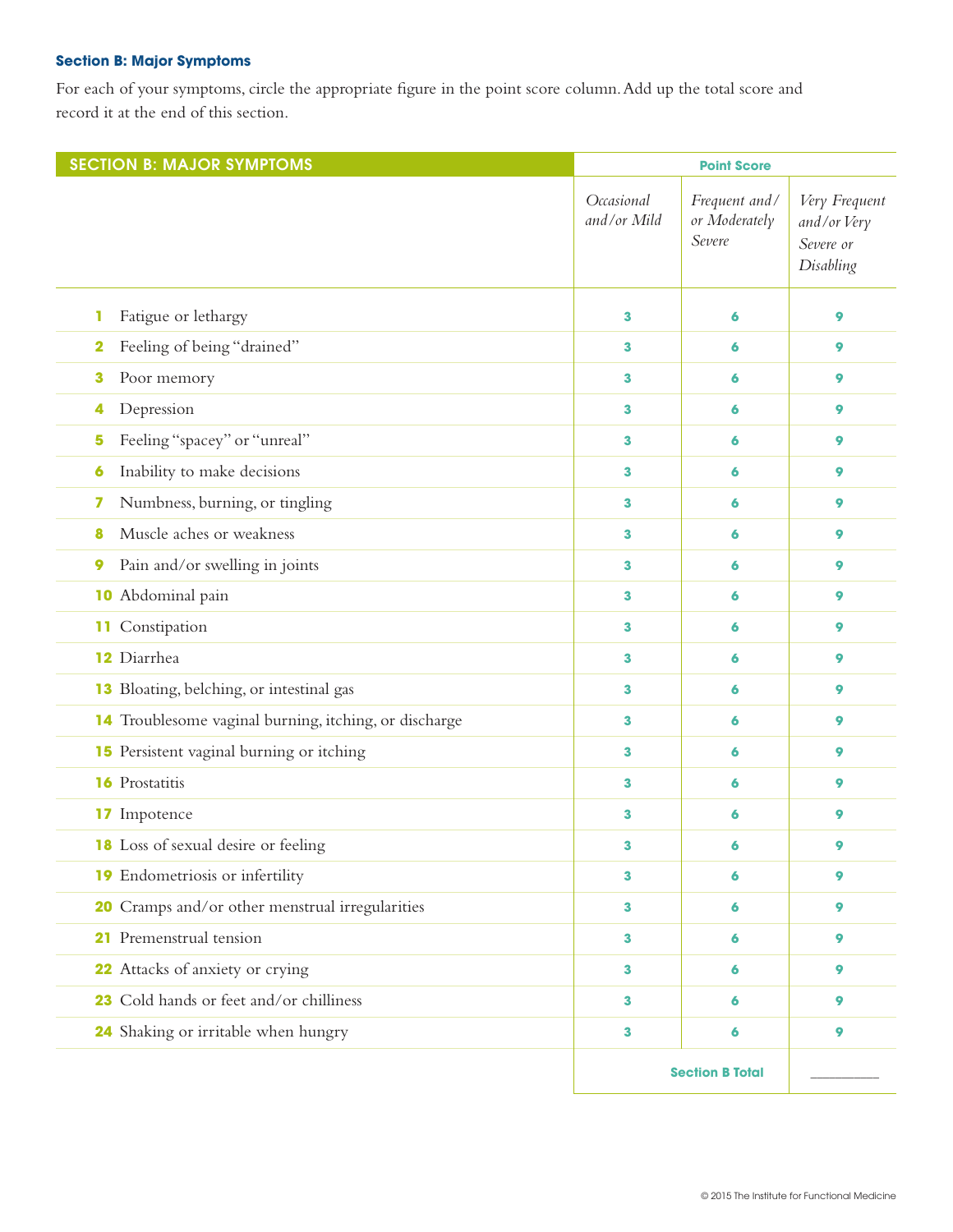## **Section C: Other Symptoms\***

For each of your symptoms, circle the appropriate figure in the point score column. Add up the total score and record it at the end of this section.

| <b>SECTION C: OTHER SYMPTOMS</b>                    |                           | <b>Point Score</b>                       |                                                        |
|-----------------------------------------------------|---------------------------|------------------------------------------|--------------------------------------------------------|
|                                                     | Occasional<br>and/or Mild | Frequent and/<br>or Moderately<br>Severe | Very Frequent<br>and/or Very<br>Severe or<br>Disabling |
| Drowsiness<br>1                                     | ı                         | $\mathbf 2$                              | 3                                                      |
| Irritability or jitteriness<br>2                    | ı                         | $\mathbf 2$                              | 3                                                      |
| Uncoordination<br>3                                 | ı.<br>$\mathbf 2$         |                                          | 3                                                      |
| Inability to concentrate<br>4                       | ı                         | $\mathbf 2$                              | з                                                      |
| Frequent mood swings<br>5                           | ı                         | $\mathbf 2$                              | 3                                                      |
| Headache<br>6                                       | ı.                        | $\mathbf 2$                              | 3                                                      |
| Dizziness/loss of balance<br>7                      | ı                         | $\mathbf 2$                              | з                                                      |
| Pressure above ears, feeling of head swelling<br>8  | ı                         | $\mathbf 2$                              | 3                                                      |
| Tendency to bruise easily<br>9                      | ı.                        | $\mathbf 2$                              | 3                                                      |
| <b>10</b> Chronic rashes or itching                 | ı                         | $\mathbf 2$                              | 3                                                      |
| <b>13</b> Numbness, tingling                        | ı                         | $\mathbf 2$                              | 3                                                      |
| <b>13</b> Indigestion or heartburn                  | ı.                        | $\mathbf 2$                              | 3                                                      |
| 14 Food sensitivity or intolerance                  | ı                         | $\mathbf 2$                              | 3                                                      |
| 14 Mucus in stools                                  | ı<br>$\mathbf 2$          |                                          | 3                                                      |
| <b>15</b> Rectal itching                            | 1<br>$\mathbf 2$          |                                          | 3                                                      |
| <b>16</b> Dry mouth or throat                       | ı                         | $\mathbf 2$                              | з                                                      |
| <b>17</b> Rash or blisters in mouth                 | ı                         | 2                                        | з                                                      |
| <b>18</b> Bad breath                                | ı.                        | 2                                        | 3                                                      |
| 19 Foot, body, or hair odor not relieved by washing | ı                         | $\mathbf 2$                              | 3                                                      |
| 20 Nasal congestion or postnasal drip               | ı                         | $\mathbf 2$                              | 3                                                      |
| 21 Nasal itching                                    | ı.                        | $\mathbf 2$                              | 3                                                      |
| 22 Sore throat                                      | ı.                        | $\mathbf 2$                              | 3                                                      |
| 23 Laryngitis, loss of voice                        | ı                         | $\mathbf 2$                              | 3                                                      |
| 24 Cough or recurrent bronchitis                    | 1                         | $\mathbf 2$                              | 3                                                      |
| 25 Pain or tightness in chest<br>2<br>ı.            |                           |                                          | 3                                                      |

\*While the symptoms in this section commonly occur in people with yeast-connected illness, they are also found in other individuals